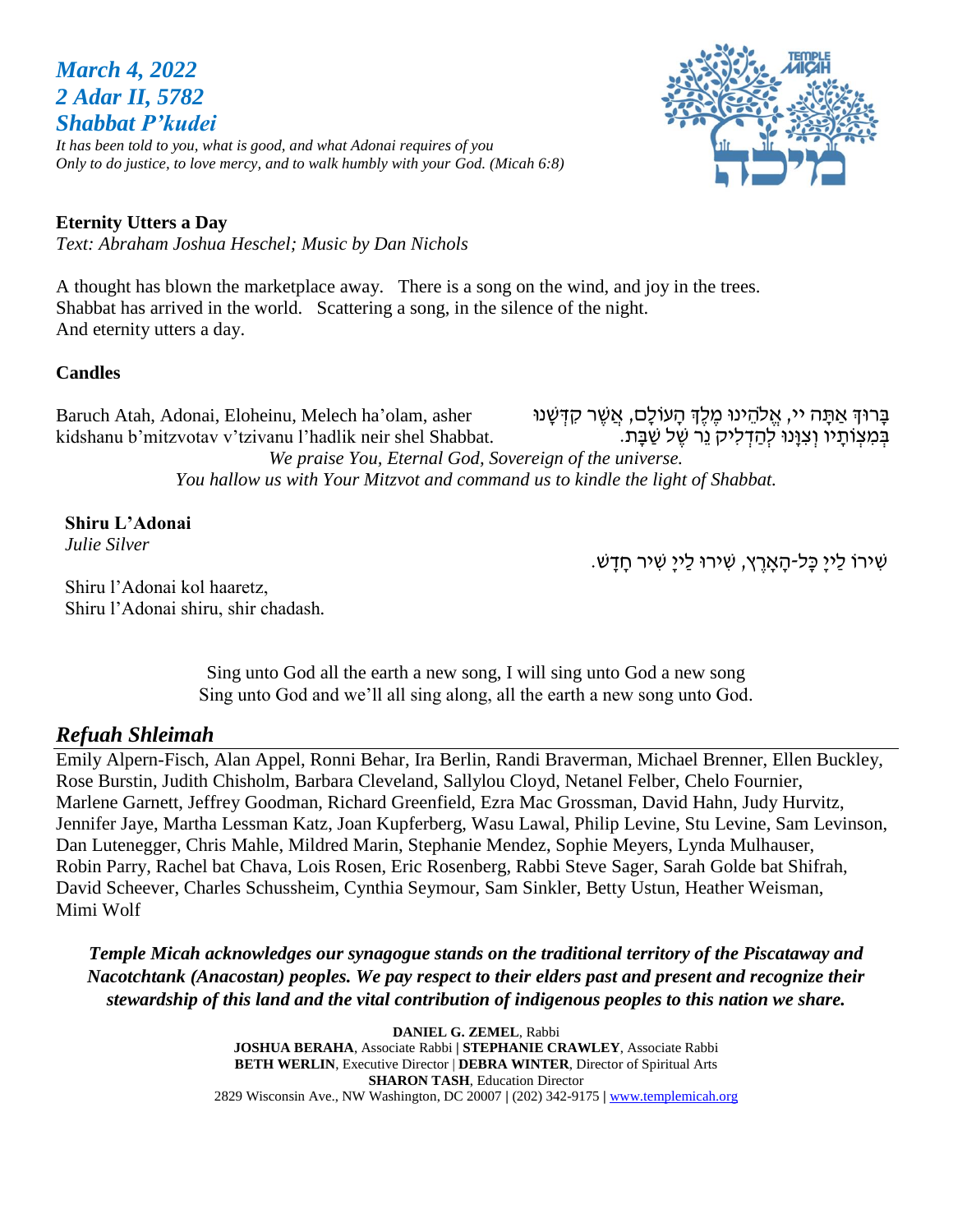## **Oseh Shalom**

Oseh Shalom bim'ro'mav Hu ya'aseh shalom aleinu.

עוֹשֶׂה שָׁלוֹם בִּמְרוֹמָיו הוא יעשה שלום עלינו.

May the One, may the One who makes peace bring peace down, bring peace down.

### **Hashkiveinu**

Hashkiveinu Adonai Eloheinu l'shalom, l'shalom V'haamideinu shomreinu l'chaim Ufros aleinu sukkat sh'lomecha, ufros aleinu sukkat sh'lomecha, Amen.

### **Kiddush**

Baruch Atah, Adonai, Eloheinu, Melech ha'olam, borei p'ri hagafen. Baruch Atah, Adonai, Eloheinu, Melech ha'olam, asher kidshanu b'mitzvotav v'ratzah vanu, v'shabat kodsho b'ahavah uv'ratzon hinchilanu, zikaron l'maaseh v'reishit. Ki hu yom t'hilah l'mikra'ei kodesh, zeicher litziat mitzrayim. Ki vanu vacharta v'otanu kidashta mikol ha'amim, v'shabbat kodsh'cha b'ahavah uv'ratzon hinchaltanu. Baruch Atah, Adonai, m'kadeish hashabbat.

Teach us, God, wrong from right. Amen. Shelter us beneath your wings, O Adonai Guard us from all harmful things, O Adonai Keep us safe throughout the night 'til we wake with morning's light

ָבָּרוּךְ אַתָּה יי, אֱלֹהֶינוּ מֵלֵךְ הַעוֹלָם, בּוֹרָא פּרִי הגִּפְן. בִּרוּךְ אַתָּה יי, אַלהִינוּ מַלִךְ הַעוֹלָם, אֲשֶׁר קִדְּשָׁנוּ בְּמִצְוֹתַיו וְרַצָּה בָנוּ, וְשַׁבָּת ְקַדְשׁוֹ בְּאֲהֲבָה וּבְרַצוֹן הִנְחִילָנוּ, זְכָּרוֹן לִמַעֲשֶׂה בְרֵאשִׁית. כִּי הוּא יוֹם תְּחִילָּה לְמִקְרָאֵי קֹדֶשׁ, זֵכֶר לִיצִיאַת מִצְרַיִם. כִּי-בָנוּ בַחַרְתַּ וְאוֹתֲנוּ קָדַשְׁתַּ, ֹמְכָּל-הָעַמִּים, וְשַׁבָּת קָדְשְׁךָּ בְּאַהֲבָה וּבְרָצוֹן הִ נְּחַ לְּתָּ נּו. בָּרּוְך אַ תָּ ה יי, מְּ קַ דֵ ש הַ שַ בָּ ת.

*We praise You, Eternal God, Sovereign of the universe, Creator of the fruit of the vine. We praise You, Eternal God, Sovereign of the universe; You call us to holiness with the Mitzvah of Shabbat – the sign of Your love, a reminder of Your creative work, and of our liberation from Egyptian bondage, our day of days. On Shabbat especially, we hearken to Your call to serve You as a holy people. We praise You, O God, for the holiness of Shabbat.*

## **Challah**

Baruch Atah, Adonai, Eloheinu, Melech ha'olam, hamotzi lechem min ha'aretz. ָ ברוּךְ אַתָּה יי, אֱלֹהֵינוּ מֶלֶךְ הָעוֹלָם, הַמּוֹצִיא לֶחֶם מְן הָאֲרֶץ. *We praise You, Eternal God, Sovereign of the universe, who causes bread to come from the earth.*

#### **Sanctuary**

*Music and Lyrics by Julie Silver* 

When one of us is suffering, we all feel pain When one of us is stumbling, We fall again and again All of us are slaves until all of us are free Everyone needs sanctuary

When some of us go hungry, all of us can't eat When words don't mean enough to us We pray with our feet We pray for the dreamers who pray for you and me We can be their sanctuary

So let us set a table, wide and long Where everyone has plenty and everyone belongs

Where everyone agrees to disagree Underneath this canopy

I will be a shelter Open on all sides I will take you in and stand by your side No matter where you come from Or where you'd rather be I will be your sanctuary

So stand up and sing Let your voices ring Bring what you can bring And be a sanctuary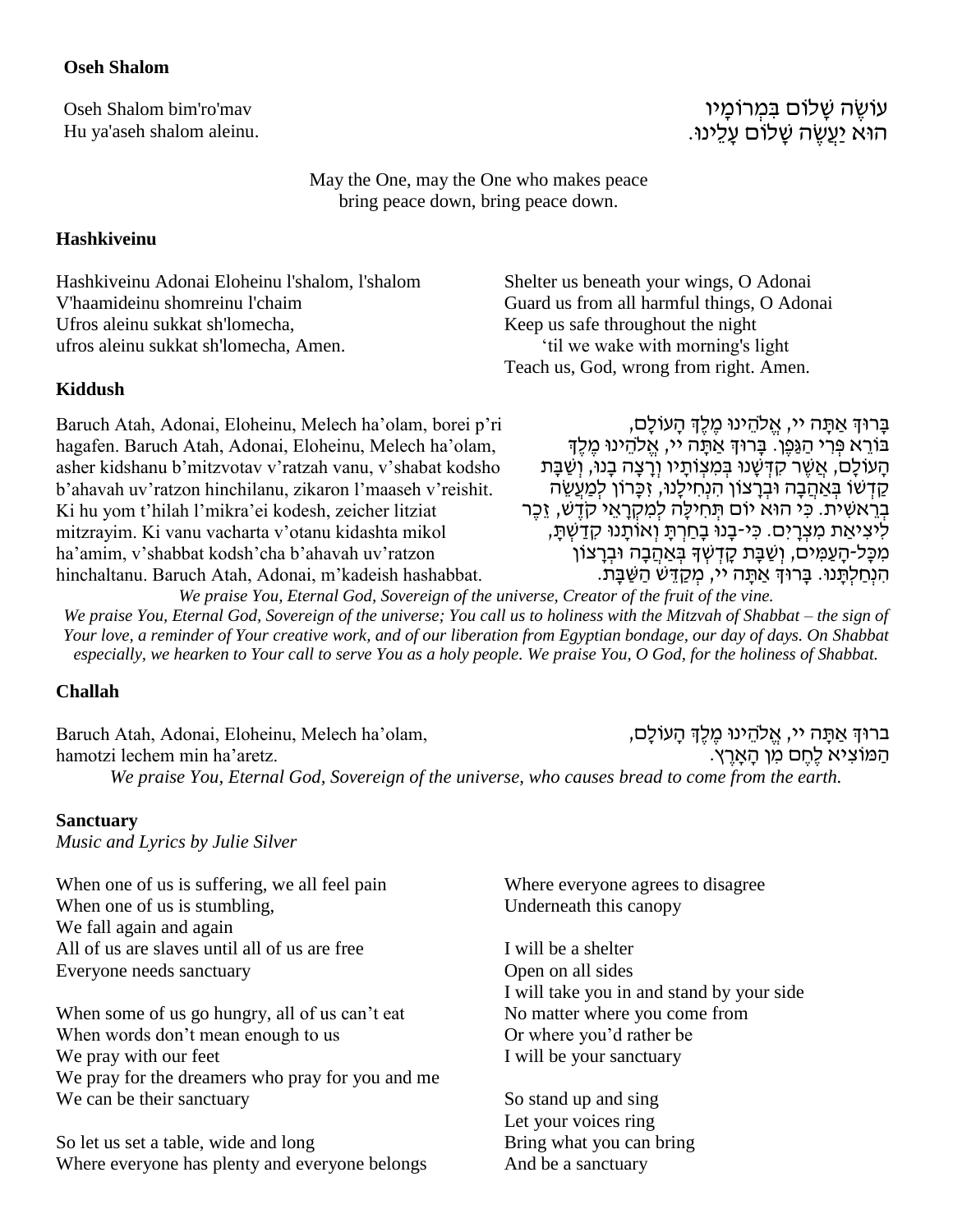## *We Remember a Few of Far Too Many Lives Lost to COVID-19*

T.S. Shanbhag, 84, secondhand bookstore owner, Bangalore, India Miriam Arlet Diaz, 29, receptionist who loved baking with nieces and nephews, Layton, Utah James Summers, 37, father of nine, Baltimore, Maryland

## *We Remember Those Lost to Violence in Washington, DC*

Demetris Johnson, 21, SE DC; Michael Whitehead, 32, Hyattsville, MD

## *Condolences*

Susan Maltz Schultz, cousin of Dean Brenner

## *Shiva*

Stanley Talpers, brother-in-law of Helene and Gene Granof

## *Shloshim*

Charles Kahn Jr.

## *Yahrzeit*

Naomi Blumberg, Carley Broder, Lilyan Brown, Robert Brunner, Jane Busker, Elizabeth Claster, Thomas Coates, Lenore Coral, Marie Therese Fleurence, Leon Glick, Robert Jay Greene, Manya Grossman, Stephanie Hadley, Ruth A. Halpern, Ida Heftman, Stuart Kirsh, Anna Klinger, Gerald Liebenau, Gail Faber McDonald, Mildred Saracco, Betty Ann Schooler, David Schwartz, Eugene Seelig, Jerome Silver, Minnie Skoler, Susan Skoller, Minnie Steinberg, Freddie Traum, Albert Warren, Sylvia Waxman, Fred Wegner

## **Kaddish Yatom**

Yitgadal v'yitkadash sh'mei raba. B'alma di v'ra chirutei, v'yamlich malchuteih, b'chayeichon uv'yomeichon uv'chayei d'chol beit Yisrael, ba'agala uvizman kariv. V'imru: Amen. Y'hei sh'mei raba m'varach l'alam ul'almei almaya. Yitbarach v'yishtabach v'yitpaar v'yitromam v'yitnasei, v'yit'hadar v'yit'aleh v'yit'halal sh'mei d'kud'sha, b'rich Hu. L'eila min kol birchata v'shirata, tushb'chata v'nechemata, daamiran b'alma. V'imru: Amen. Y'hei sh'lama raba min sh'maya, v'chayim aleinu v'al kol Yisrael. V'imru: Amen. Oseh shalom bimromav, Hu yaaseh shalom aleinu, v'al kol Yisrael, v'al kol yoshvei tevel. V'imru: Amen. יִתְּ גַדַ ל וְּ יִתְּ קַ דַ ש שְּ מֵ ּה רַ בָּא. בְּעָלְמָא דִּי בְרָא כִרְעוּתֵהּ וְיַמְלִידְּ מַלְכוּתֵהּ בְּחַיֵּיכוֹן **ּוּבְיוֹמֵיכוֹן וּבְחַיֵּי דְּכַל בֵּית יְשְׂרַאֵל בַּעֲגַלָּא וּבִזְמַן** ַ קַרִיב, וְאִמְרוּ אַמֵן. יְהֵא שְׁמֵהּ רַבָּא מְּבָרַךְ לְעָלַם וּלִעָּלְמֵי עַלִמַיַּא. יִתְבָּרַךְ וְיִשְׁתַּבָּח וְיִתְפָּאַר וְיִתְרוֹמַם וְיִתְנַשֶּׂא וְּ יִתְּ הַ דָּ ר וְּ יִתְּ עַ לֶה וְּ יִתְּ הַ לָּל שְּ מֵ ּה דְּ קֻ דְּ שָּ א. בִּרְיךָ הוּא. לְעֶלֵּא מִן כַּל בִּרְכַתַּא וְשָׁירַתַּא תְּשָׁבְּחַתָּא וְנֶחֲמַתַּא ַ דַּאֲמִירַן בִּעֲלְמָּא. וְאִמְרוּ אָמֵן. יְהֵא שְׁלָמָא רַבָּא מִן שְׁמַיָּא וְחַיִּים עָלֵינוּ וְעַל כַּל יִשְּ רָּ אֵ ל. וְּ אִ מְּ רּו אָּ מֵ ן. עֹשֶׂה שָׁלוֹם בִּמְרוֹמָיו הוּא יַעֲשֵׂה שָׁלוֹם עַלֵינוּ וְעַל ָּכֵּל יִשְׂרָאֵל וְעַל כַּל יוֹשֶׁבֵי תֵבָל. וְאִמְרוּ אֲמֵן.

*Exalted and hallowed be God's great name. In the world which God created, according to plan. May God's majesty be revealed in the days of our lifetime. And the life of all Israel – speedily, imminently, to which we say Amen. Blessed be God's great name to all eternity. Blessed, praised, honored, exalted, extolled, glorified, adored, and lauded be the name of the Holy Blessed One, beyond all earthly words and songs of blessing, praise, and comfort, to which we say Amen. May there be abundant peace from heaven, and life, for us and all Israel, to which we say Amen. May the One who creates harmony on high, bring peace to us and to all Israel, and to all who dwell on earth. To which we say Amen.*